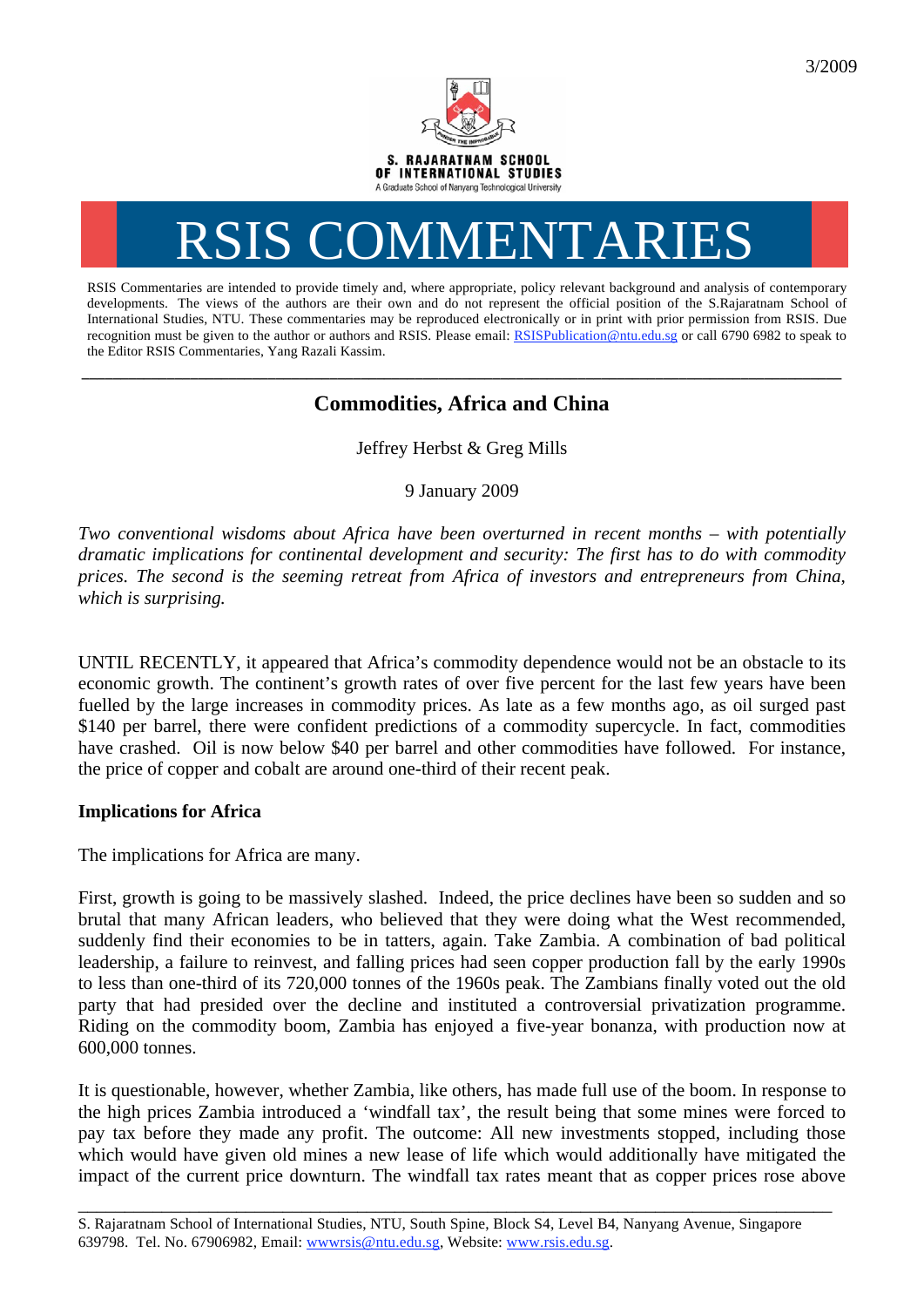US\$3 per pound triggering the tax, so the profitability of operations decreased. Unusually it became in companies' financial interests to see prices decline to avoid such taxation.

Now, Zambian mines are closing as many cannot produce at the current cost and unemployment is growing rapidly. The value of the local currency, the Kwacha, fell by three-quarters in just 45 days from the start of November 2008. It may not end here. As Zambia's Finance Minister Situmbeko Musokotwane says: "I suspect there will be further knock-on effects, particularly among the subcontractors to the mines."

A similar if more desperate story is underway in the neighbouring Democratic Republic of Congo (DRC). Under former president Mobutu Sese Seko's misrule, the annual per capita income of Congo by the mid-1990s was at US\$120, two-thirds less than before independence. The commodity boom helped Congo and at least Katanga province, where much of the mining is located, experience an uptick. However, Katanga is now in freefall as many of the mines are closing and may well take the rest of Congo with it. Indeed, the upsurge of violence in Eastern Congo may be due in part to the fact that rebels fighting the Congolese government are aware of the commodity price decline and are deliberately picking a fight against a government that they know has grown weaker.

While the Africans are understandably bitter about the sharp price decline in their export prices, they are not without blame. The commodity boom produced something akin to the proverbial seven fat years for some African countries. But there was very little effort to diversify production while the going was good. In particular, the very old story of underinvestment in agriculture was repeated as Africans listened to those analysts who said that commodity prices would stay high forever. Now they are stuck with low prices for their exports and little else.

In the DRC, like Zambia, opportunistic policy and recalcitrant bureaucracy has not helped. In response to high prices, the Congolese government initiated a 'revisitation process' early in 2007, questioning the tenure of all mines and forcing companies to reapply for licences. Such uncertainty made raising capital more difficult. As a result, big long-term mining projects are now at risk. Indeed, such greed may have ensured the DRC has largely missed out on the metal price bubble.

## **The China factor and the market**

The commodity price decline has also revealed to the Africans something of the nature of their friends.

During the commodity price boom, China invested massively in Africa seeking to lock up as many raw materials as possible. Some spoke confidently of China having a 50- or 100-year strategy toward Africa. But more than 60 Chinese mining companies have left the mineral rich Katanga the last two months, as cobalt and copper prices cratered. Over 100 small Chinese operators are reported to have left Zambian mines for the same reason.

A similar retreat may be occurring at the strategic level.

In 2007, it was announced that China would lend the Congo US\$5 billion to modernise its infrastructure and mining sector. Under a draft accord, Beijing earmarked the funds for major road and rail construction projects and for rehabilitation of Congo's mining sector. The repayment terms proposed included mining concessions and toll revenue deals to be given to Chinese companies. In simple terms it meant 13 million tonnes of copper for \$5 billion – or (even at today's depressed prices) \$40 billion for twenty-times less. Yet the China-Congo deal has gone very quiet as the copper price has plummeted. The market, not grand strategy, is the Chinese motivation in Africa.

No doubt some African countries have benefited on balance from the commodity downturn, as food and fuel prices have declined. Most African countries are, after all, net energy and food importers.